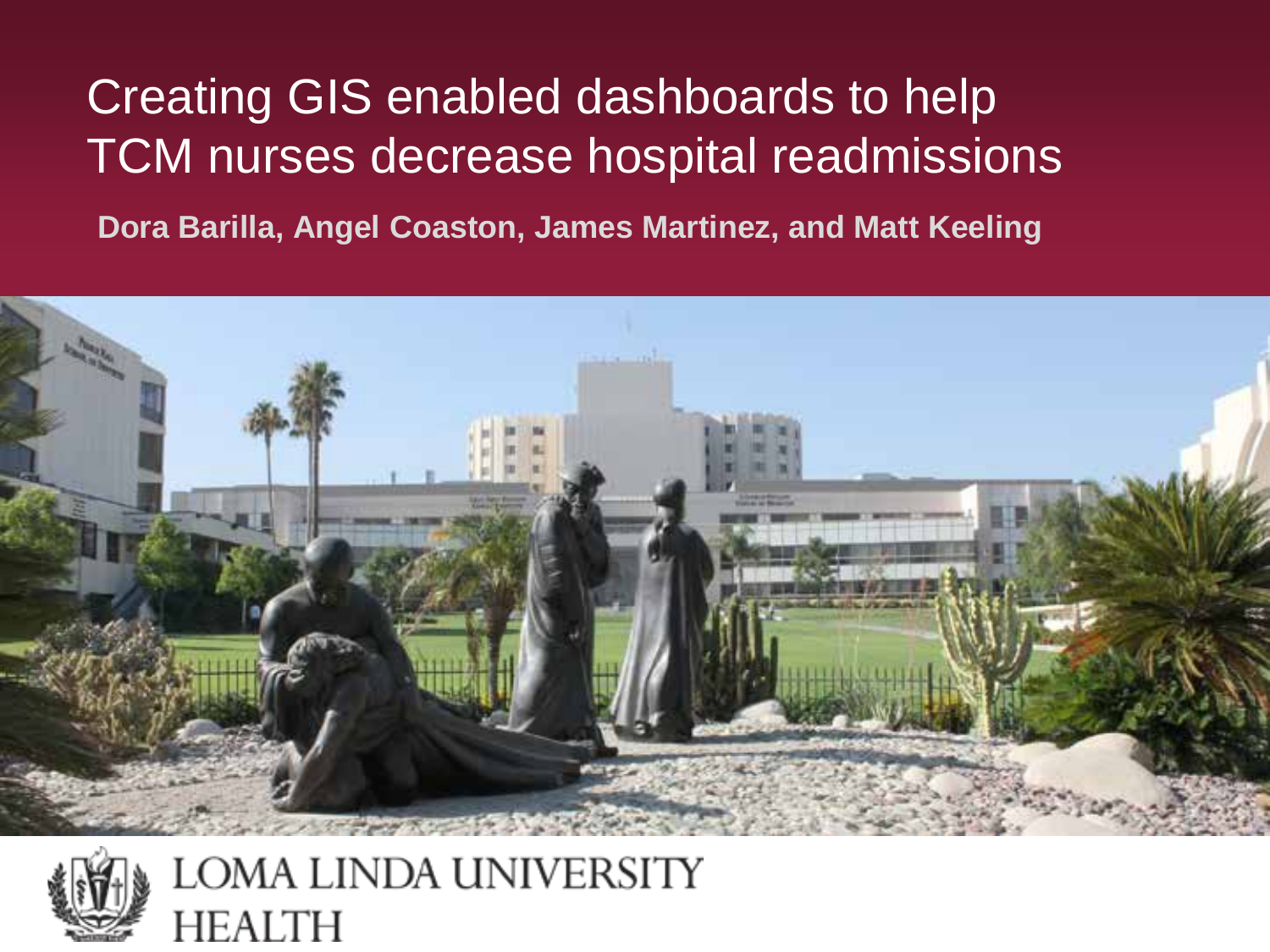# Abstract

#### **Title: Creating GIS enabled dashboards to help TCM nurses decrease hospital readmissions**

Geographic Information Systems (GIS) was used to design a customizable hospital readmissions dashboard that will help transitional care management teams and coordinating care for complex patients after they are discharged. The identification of health assets and community resources that are in close proximity to their patients neighborhoods are important to understanding geographic determinants, population health and avoidable reimbursement penalties.

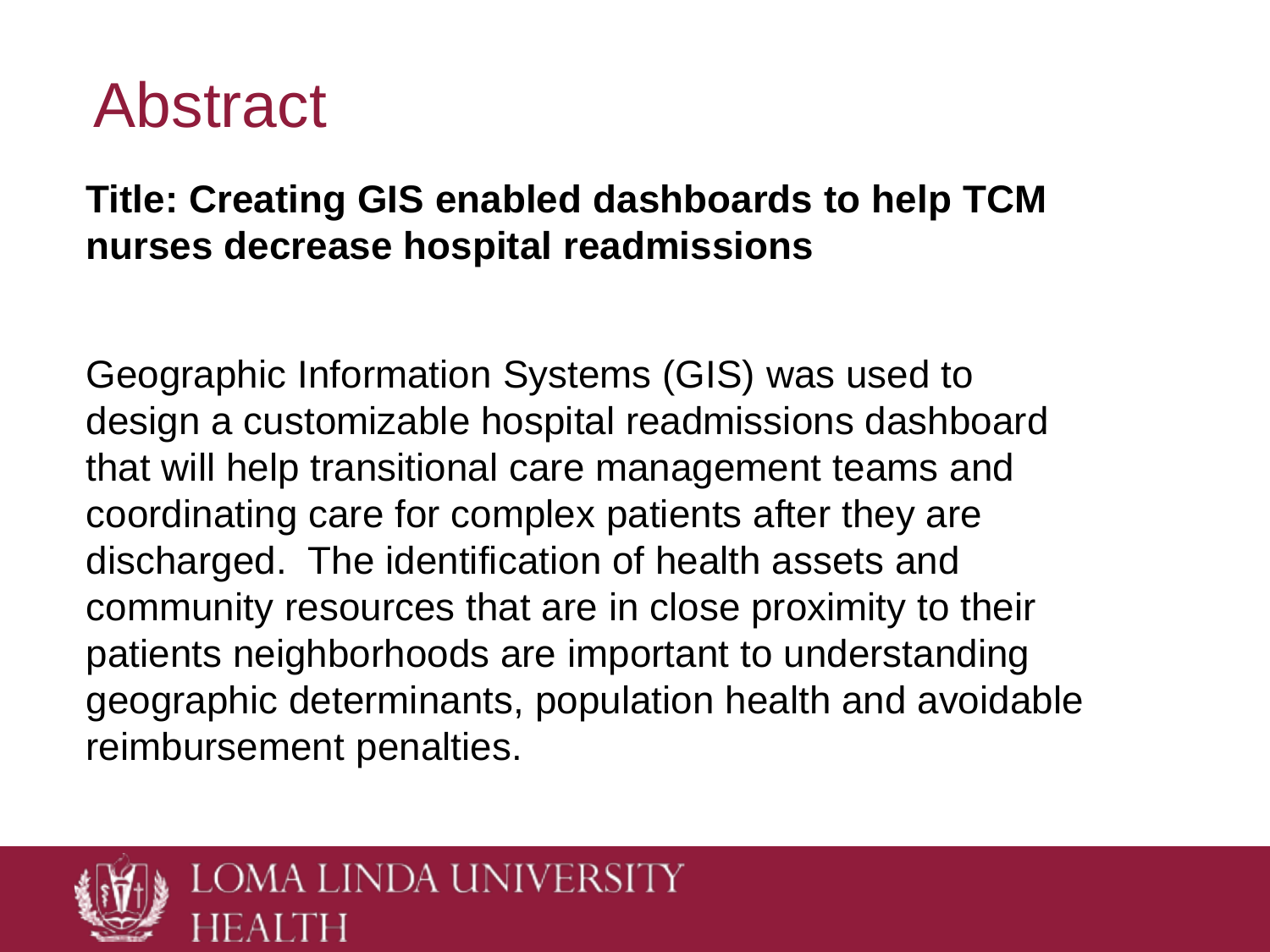# **Objectives**

#### **OVERVIEW**

- DESCRIBE HOSPITAL AND GIS INTEGRATION
- USES OF GIS IN HOSPITALS AND PUBLIC HEALTH
- HOW MAPS CAN BE USED FOR POPULATION HEALTH AND DECISION MAKING
- CONNECTING PEOPLE TO SERVICES

#### **GAIN GIS KNOWLEDGE & SKILLS**

- SPATIAL THINKING
- INTEGRATING HEALTH AND GEOGRAPHIC DATA
- HOW GIS CAN BE LEVERAGED TO ANALYZE AND REPRESENT HEALTH-RELATED INFORMATION

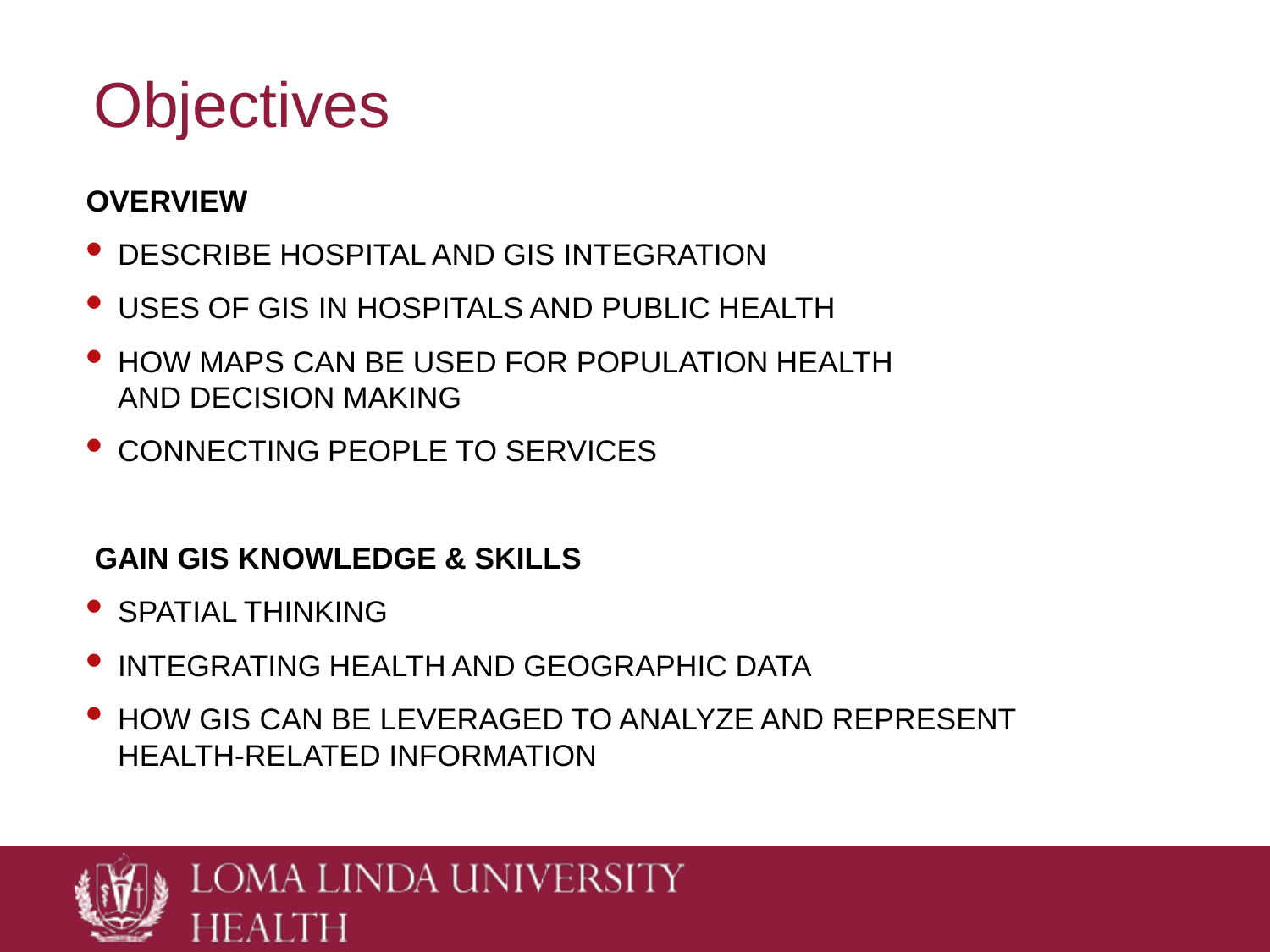# **Background**

- **Hospital Readmissions Reduction Program**  Section 3025 of the Affordable Care Act added section 1886(q)
- Readmission is when a patient is admitted to the hospital within 30 days of a discharge (cms.gov)
- **Readmissions of the following conditions**:
	- -Acute Myocardial Infarction (AMI)
	- -Heart Failure (HF)
	- -Pneumonia (PN)
	- -Chronic Obstructive Pulmonary Disease (COPD)
	- -Elective hip and knee replacements (THA/TKA)
- **Readmissions cost** Medicare \$17 billion per year.
- **Readmission Mobile Solutions** will help improve hospital quality improvement efforts, Coordinating Care for Complex Patients and avoidable reimbursement penalties.

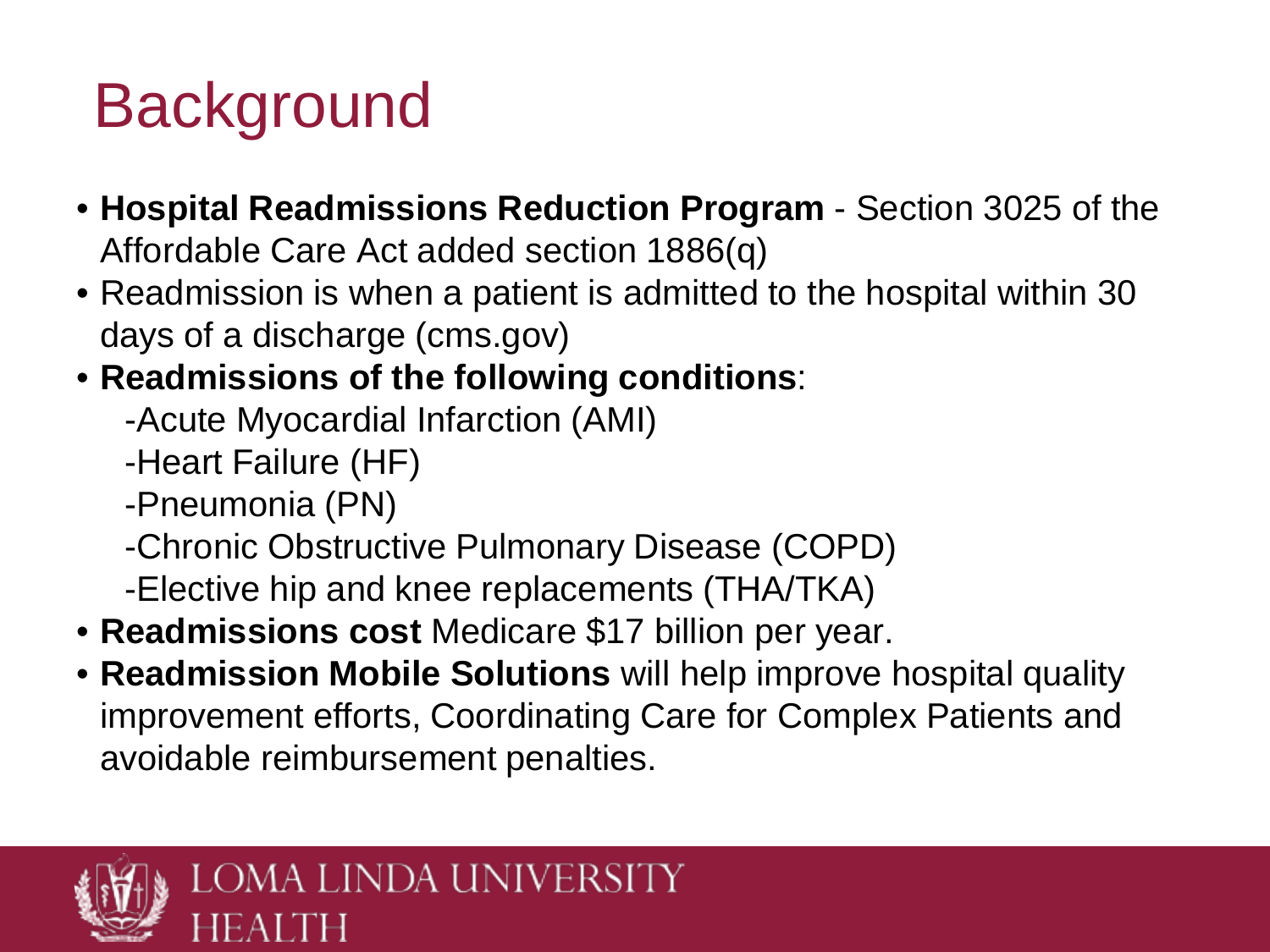### Flow Chart for Readmissions





LOMA LINDA UNIVERSITY FА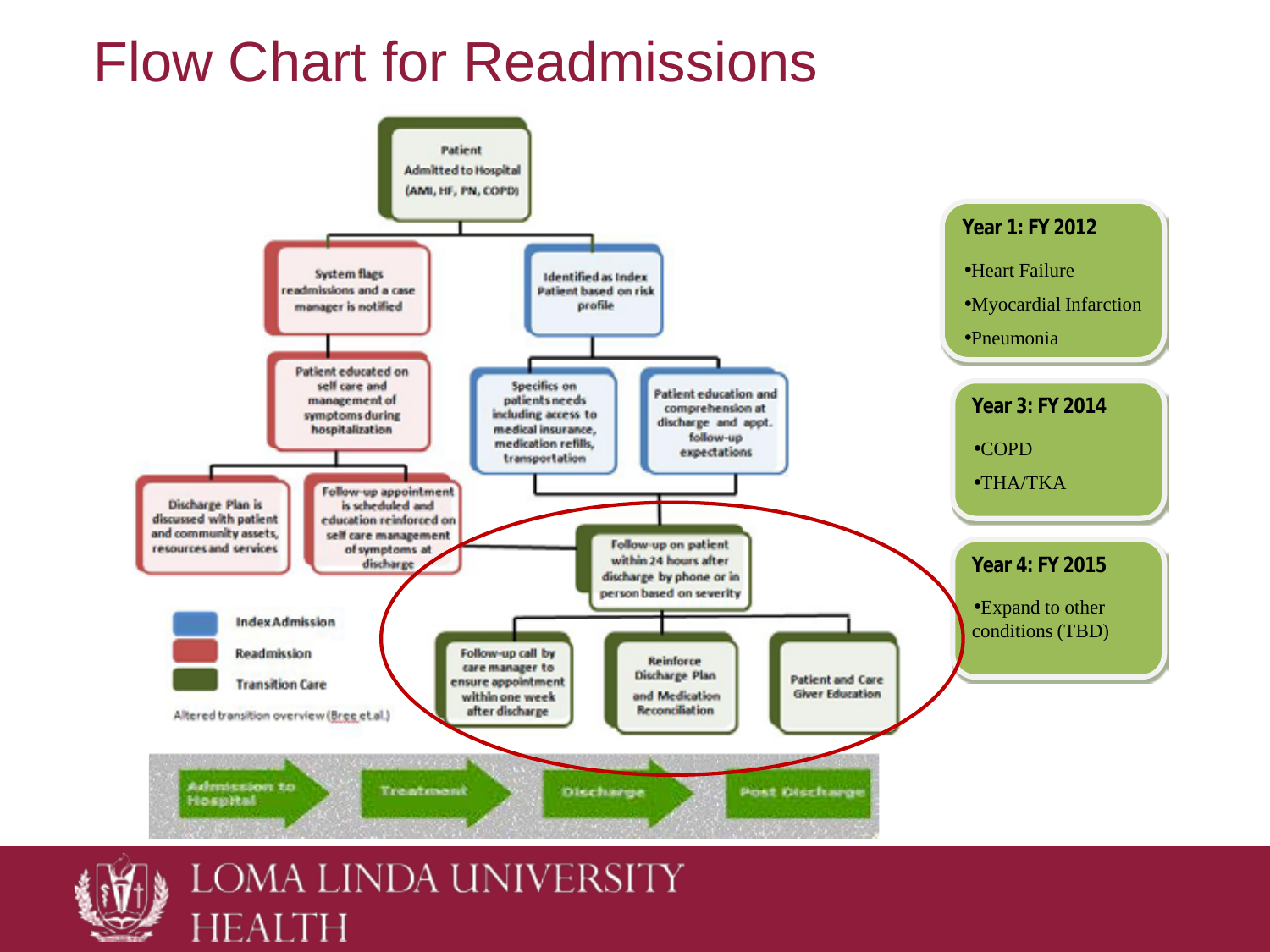### Transitional Care Management (TCM) Flow



TC = Transitional Care Program

TCM = Transitional Care Manager

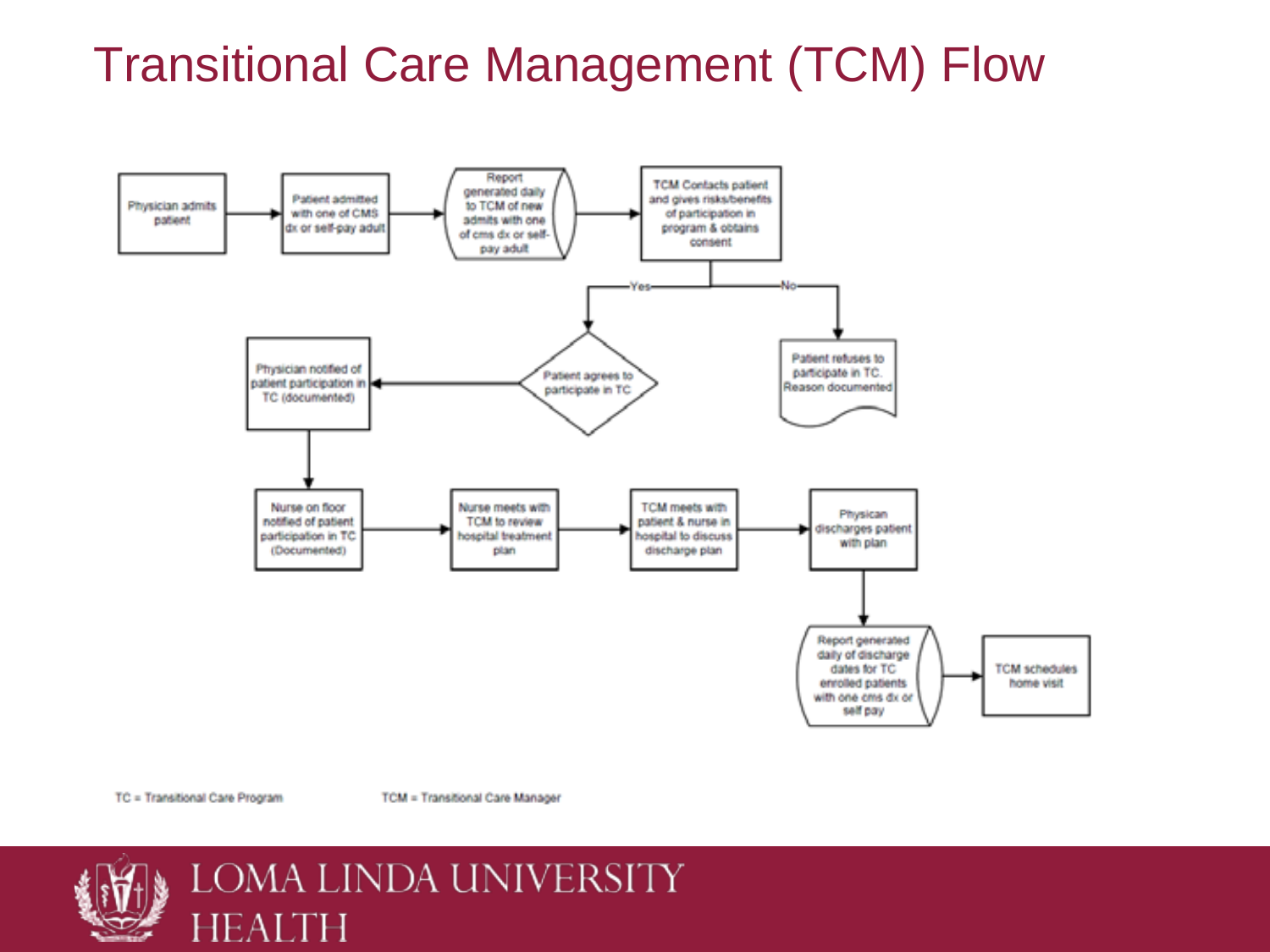# Visualization Plan



|               | $\equiv$ |
|---------------|----------|
|               |          |
| $\rightarrow$ |          |
|               |          |
| ٠             | ٠        |
| ٠             |          |
| ٠             |          |
| ٠             |          |
| ×             | ٠        |
|               |          |
|               |          |
|               |          |



| π |
|---|
|   |
|   |
|   |
|   |
|   |
|   |
|   |

**Hotels** 



Valu Tom Doce: Selecto 437 **ANA** the basic of extendious

sales with PaperVis 1.73 *String Internet* 

89.62%

be no ware

Avg. 1441 Dune 00:01:50



LOMA LINDA UNIVERSITY HEAI TН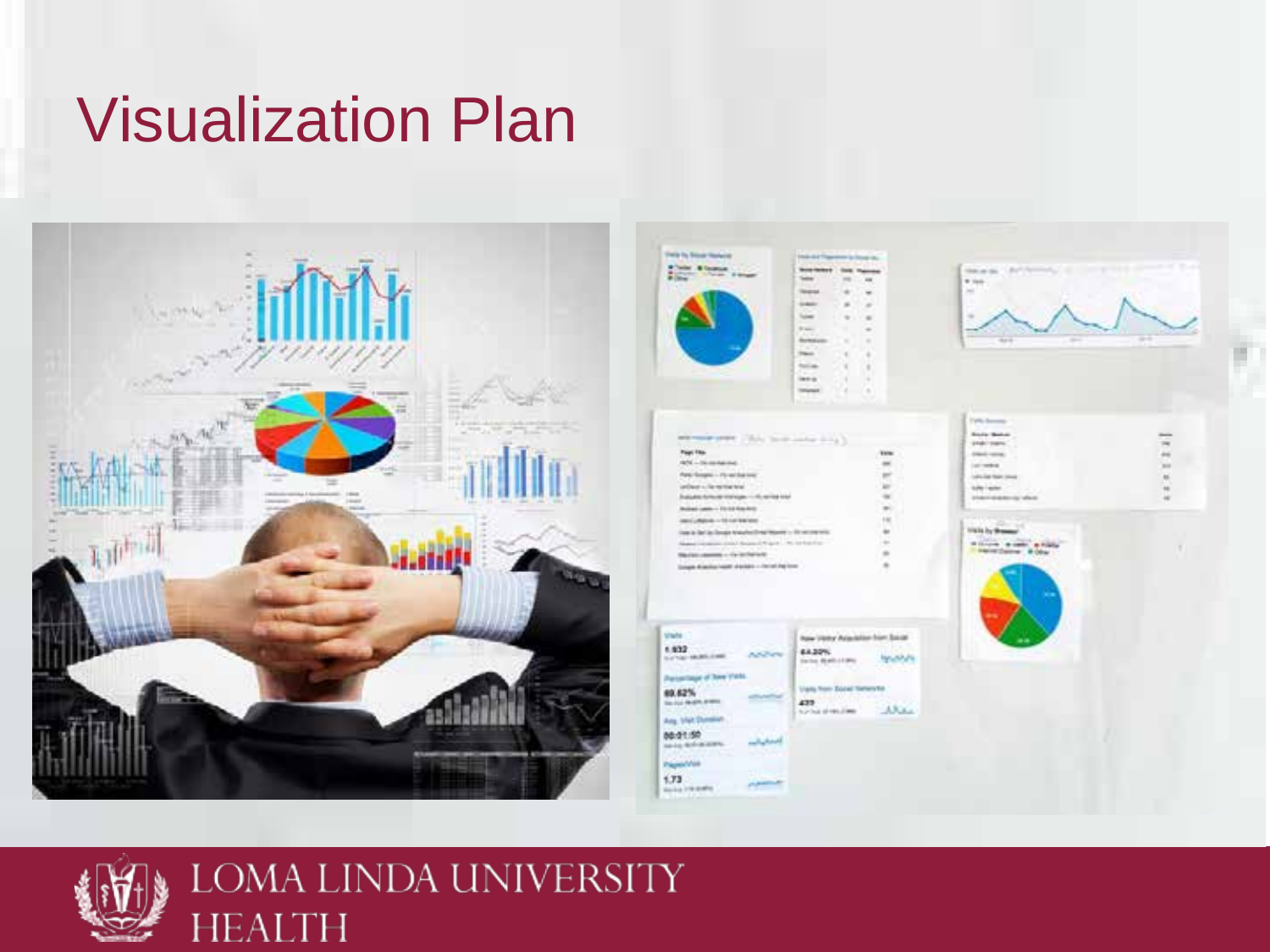### Readmissions Dashboard

| <b>Characterization</b>               | <b>BMI</b>     | literit.<br>Failare | <b>Comment</b> | <b>HISSILIA</b> |
|---------------------------------------|----------------|---------------------|----------------|-----------------|
| <b>N</b> Lincolnian Not Rendmired (%) | 91 (14.9)      | 108 (17.7)          | 4813440        | 12:13.81        |
| Average Age (53)                      | T16L           | $1 + 3 + 3 + 3$     | 91211          | <b>10 (1 年)</b> |
| Apr Category (n. Tul.                 |                |                     |                |                 |
| <b>Distance</b>                       | 计网络图           | <b>LENGER</b>       | <b>BERNEY</b>  | 120917          |
| 75-84 years                           | 13 (58.1)      | 0.1430              | 1,79.69        | 9.31.8          |
| $17 - i$ easy                         | 17 (21.7)      | 11(210)             | 18 (92.0)      | 83491           |
| Massety Race, a Ch.                   | 20 (22.0       | <b>TEGEE</b>        | 11275          | 60829           |
| City with)                            |                |                     |                |                 |
| <b>Bankaloo</b>                       | 616.61         | 117.67              | $1 - 11$       | 11131           |
| <b>Kiddawud</b>                       | 515.51         | 312.91              | 11.51          | 11.75           |
| Loose Landa                           | 1(1.1)         | 19110.05            | 11 (27.5)      | 10.43           |
| Tedants                               | रता            | 1772                | 17.57          | 1541            |
| San TemanSco                          | ten            | \$ (\$ 4)           | 11115          | 2(3.4)          |
| Vocume                                | 10.71          | 3 (3.0)             | 1 C 51         | 1(2.7)          |
| Average Lough of Stay (SD)            | 3.7 (8.8)      | 13-031              | 4.412.73       | 19623           |
| 109 Category (n. 50)                  |                |                     |                |                 |
| C dans                                | 68 (72.5)      | #0180.C1            | 14.000.03      | 28 (78.4)       |
| $7-14$ days:                          | 18127-81       | 291294              | 11.51          | (15.51)         |
| $12 - 4a$ ora                         | TC 21          | 11 (110)            | $1 - 51$       | 1027            |
| Declining Dopowers St. 741            |                |                     |                |                 |
| <b>Kratie</b>                         | <b>Crestin</b> | 1713761             | 37.17          | 1111            |
| Kome with Kocae Health Services       | 4 (4.4)        | 多(感情)               | 10.31          | 2(3.4)          |
| Steels with Steepels Services         | 12231          | 818.93              | 0.15.91        | 0.72(2)         |
| Expend                                | 10 cl 31       | 70.45               | <b>EG 99</b>   | 5.0.95          |
| <b>Willed Number Pacifics</b>         | 主(生ま)          | 9090                | 4.150.05       | 18,79.9         |
| <b>Religio Pardity</b>                | 3(2.3)         | 2.(2.4)             | 16.51          | 3130.21         |
| Long Term Care (Kentred)              | 142.23         | 2(24)               | 11.33          | 0.10            |
| <b>Root Twee Hospitalization</b>      | 3 Q 3)         | 古通街                 | 右段市            | 0.231           |
| Left Against Medical Adviser          | o di lis       | 1.033               | 1930           | 555             |
|                                       |                |                     |                |                 |
| N.Administrati Renderstad (%)         | 精细期            | 19 (59.8)           | $18$ (33.3)    | 3 (3.7)         |
| Al-trapr Airt (55                     | <b>MALI</b>    | 117615              | শ ভ ব          | प्रहा           |
| Apr Category (n. 50)                  |                |                     |                |                 |
| 61.14 years                           | 8.00.0         | 18.195.73           | 2(81.1)        | 0.13.03         |
| 13-64 years                           | $3 - 196$ $9$  | 191218              | 46.71<br>в     | 10221           |
| <b>Briens</b>                         | 11950          | 121345              | 1.000          | 1847)           |
| Haven Tare a [4]                      | <b>TATY</b>    | 11.788              | 1,756          | 5/576           |
| Cey, a this                           |                |                     |                |                 |
| Calles                                | $1.08 - 71$    | 4 (8.2)             | 18.73          | $019 - T1$      |
| Loras Linds                           | 7755           | 4 (8.2)             | $-100 - 71$    | 019.35          |
| $z = h$ an ba                         | 1060           | 10.5                | $0.05 - 0.1$   | 8:05-05         |
| Tare, Them an Girls                   | 7(13.3)        | 6.02.23             | 3181.13        | 1(33.5)         |
| Average Longth of Stay [129]          | ほの町            | (116.2)             | 1.713年         | 7533            |
| LOS Category in "65                   |                |                     |                |                 |
| C days                                | 514501         | 1176537             | <b>Hell</b>    | 1.111           |
| T-1+ days                             | 1.333          | 11/22.4             | 1:20.07        | $2/86 - 7$      |
| $15 - 4449$                           | 18471          |                     |                |                 |
|                                       |                | 2.06.27             | 116.75         | ù (3.31         |
| Declining Disposition (i), 744        |                |                     |                |                 |

#### Spreadsheet Dashboard (real-time concept)





#### LOMA LINDA UNIVERSITY EAITH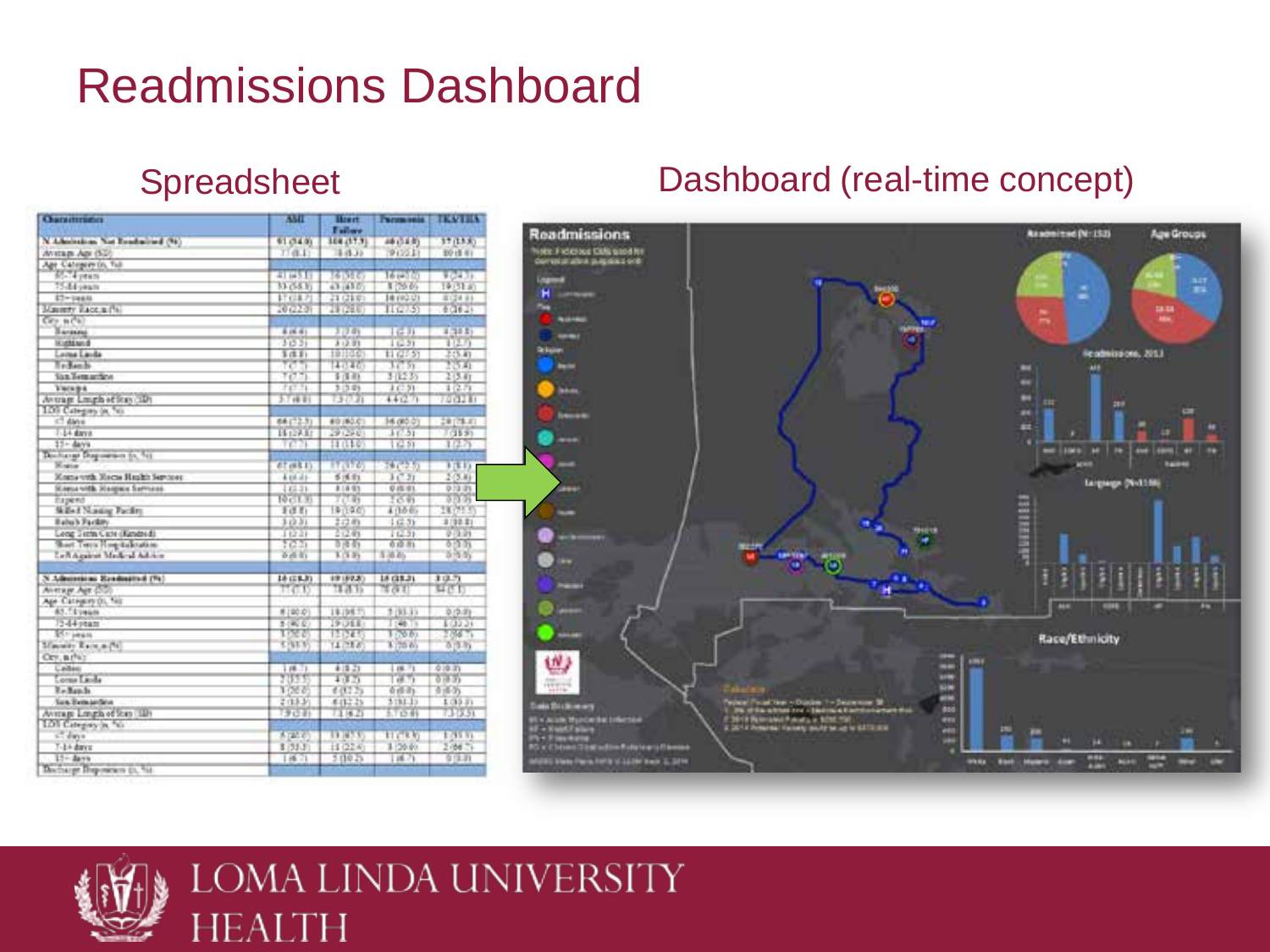# **Capabilities**

- Real-time data feeds
- Routing for TCM nurses to follow-<br>up with patients after they are discharged.
- Assets of pharmacies and other lifestyle resources, like walking, trails, parks, bike paths, farmers markets, healthy restaurants, community clinics and support groups.
- Community overlays with census and zip code data

(i.e. population, insurance spending, income, economics, and etc.)



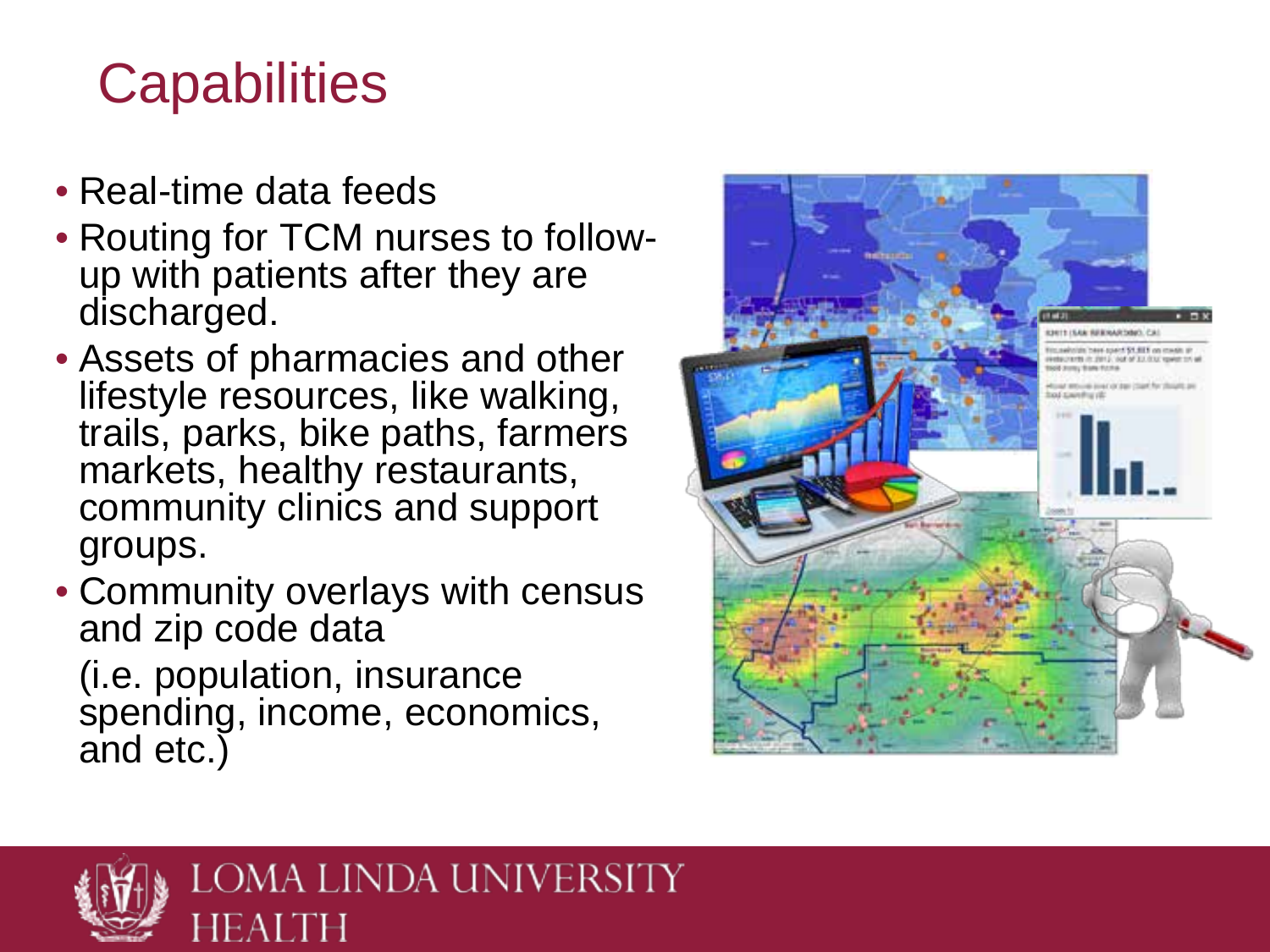### Partnering with 211: Linking patients to Community Resources

#### **LLUH United Way 2-1-1**



Use the LLUM United Way 2-1-1 service lookup to access information about community, social, teath and government cervices in San Eernandine or Riverside Courty

Speak to a live, blimpual call specialist 24 hours a day - dial 2-1-1 or 808-435-75td.

To find resources you can enter any of these search terms and then hit search:

- · agency names
- · service terms
- · programs
- $-$  cty
- $-$  zp code

Once the results have been returned, cick an "Get more information" to see additional deballs for each recource

Get started by using one of these categories or enter your own search terms in the search box better.

Clotting I Dentis Care I East I Cleica I Essaigo I Bibancod Health I Transportation I Support Crooss

| for Resources to apply filters: | Look for resources in or rear a location, add filters, then click Search. |  |
|---------------------------------|---------------------------------------------------------------------------|--|
| Ctr.                            | Minchester                                                                |  |
| Zip Code<br>an an an Anglia (   |                                                                           |  |
| Locaton Filter:                 | Serving city residents                                                    |  |





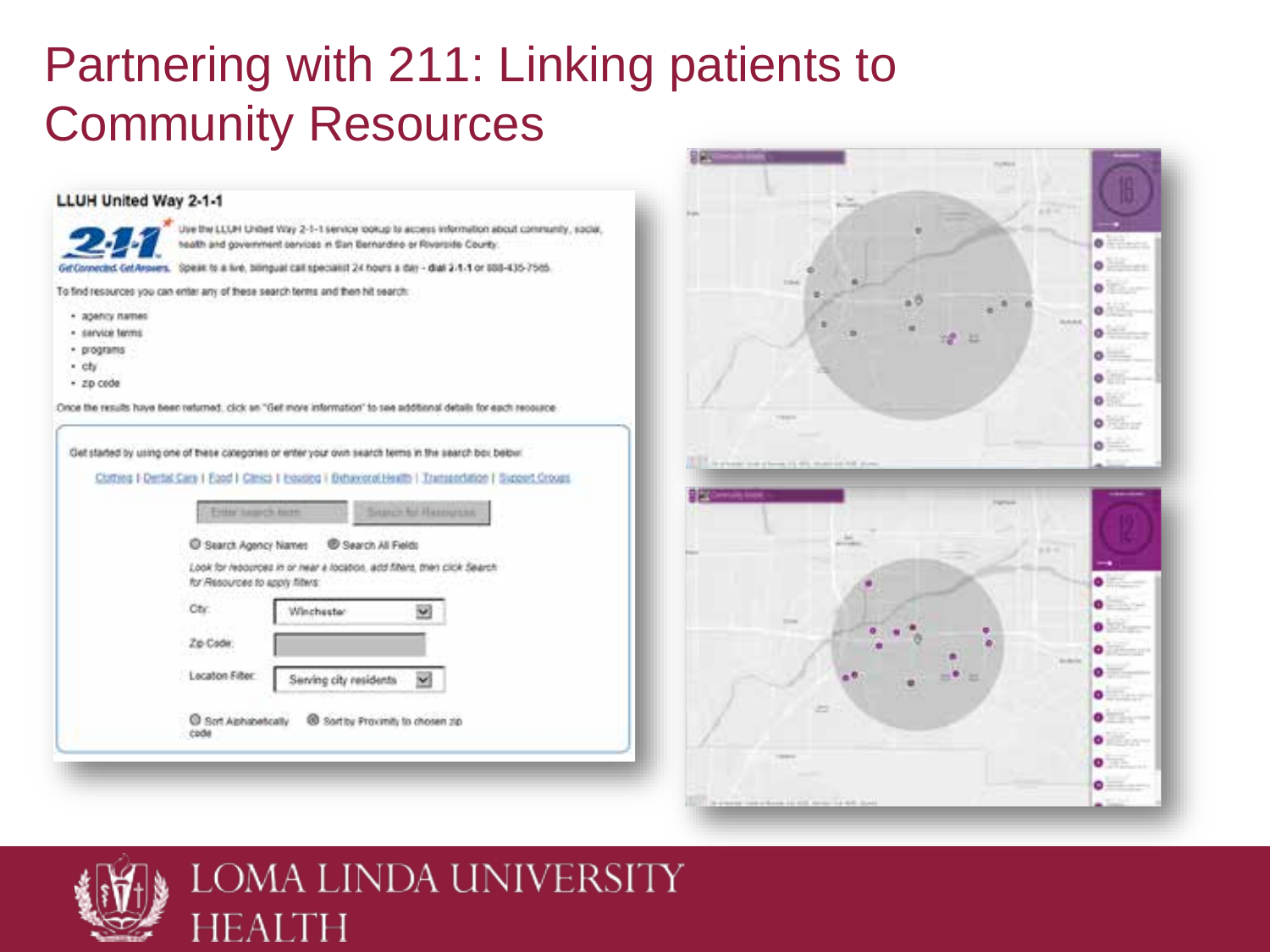# *Collecting data about patients In the field* Next Steps: Mobile Solutions



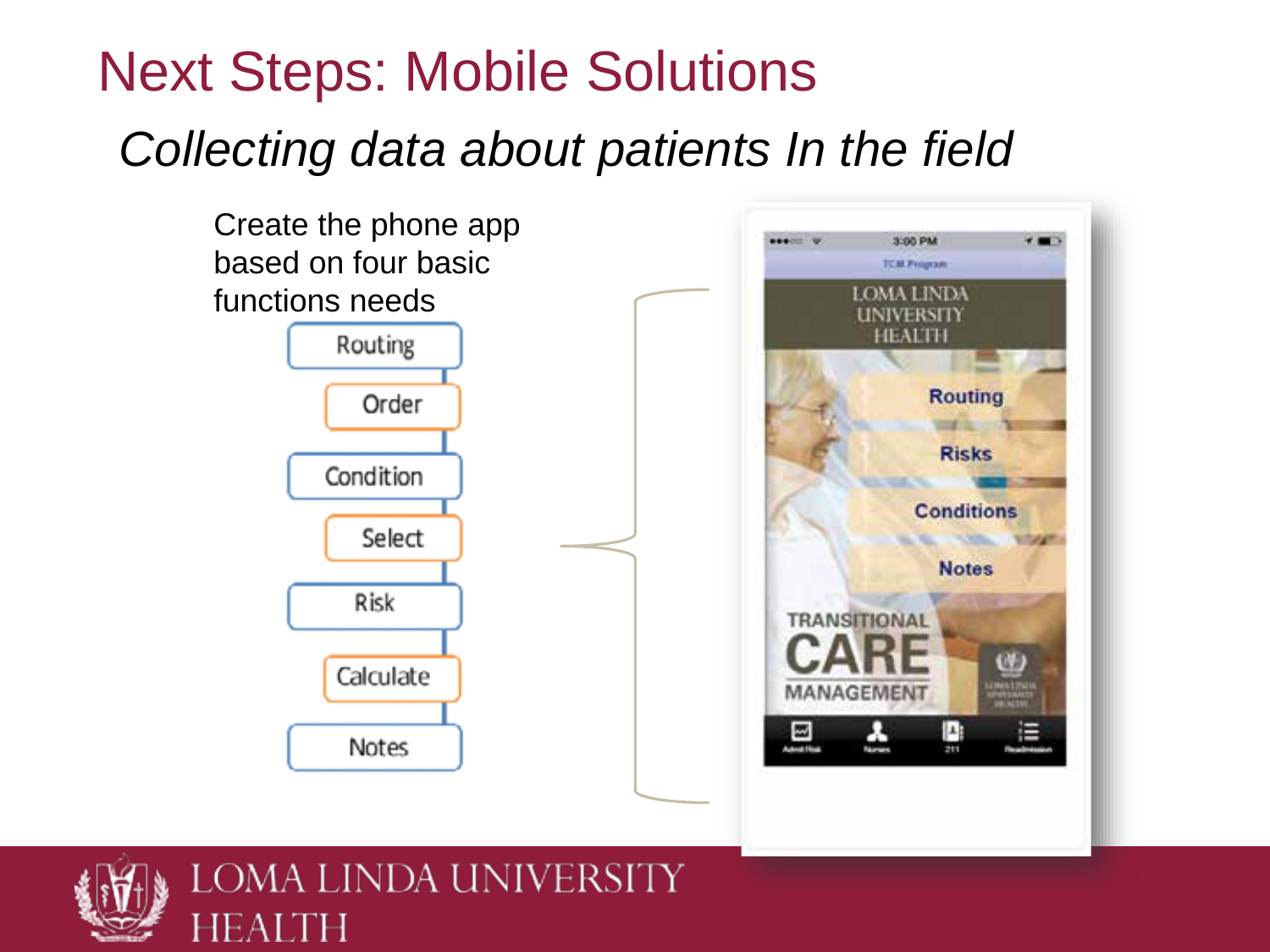# Mobile Solutions

### *Ability to search for assets and routing capabilities*





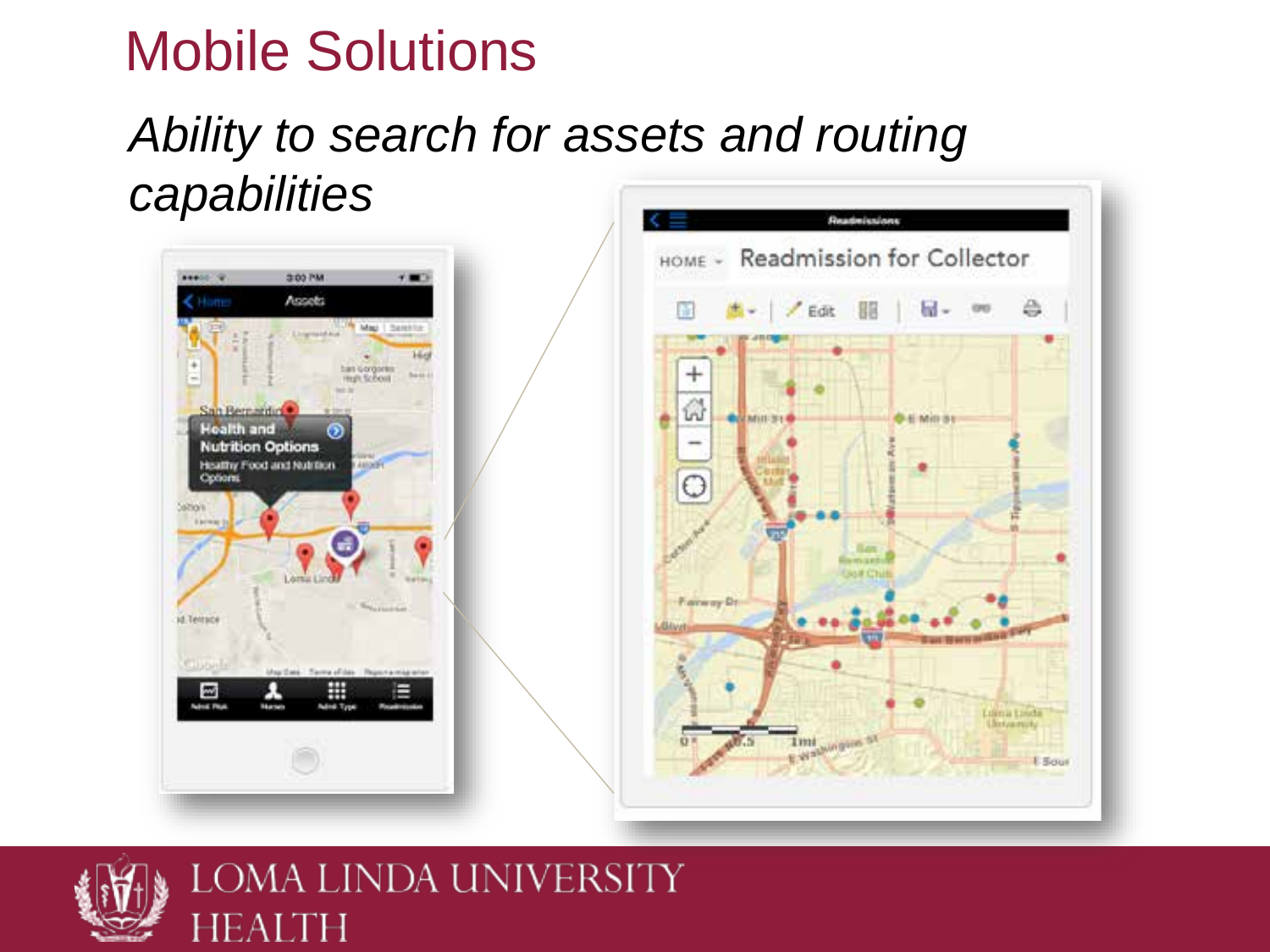## Mobile Solutions

### *Risk Stratification Calculator for identifying more complex patients*

| 3/00 PM<br><b>DEROIL W.</b><br>Conditors<br>ort el | <b>KEE</b>                                    | 3.68.1%<br>Administration<br>$\cdots$                                          | <b>Forecasted Risk Groups</b><br>Predictive Modeling Places All Members In One of Five Categories.        |                                                                          |
|----------------------------------------------------|-----------------------------------------------|--------------------------------------------------------------------------------|-----------------------------------------------------------------------------------------------------------|--------------------------------------------------------------------------|
|                                                    | Acate Myocardial Inforction                   | <b>Risk Asessancet</b><br>Risk Assessment<br><b>Readmission Rek Calculator</b> | Clinical Management Programs Help Members Move toward Greater Health<br>2<br>з                            | 5                                                                        |
| <b>Heart Failure</b>                               |                                               | Leage of the 11                                                                | Well & Low<br><b>Low Risk</b><br><b>Moderate Risk</b><br><b>Risk Members</b><br>Members<br><b>Members</b> | High Risk,<br>Complex<br>Multiple<br>Care<br><b>Disease States</b>       |
| Равигъмы                                           |                                               | <b>ILTI-Vinimi</b><br>idi.<br>Uigent Dale                                      | <b>Disease Management</b><br><b>Wellness Programs</b><br><b>Wellness Programs</b><br>Disease Management   | <b>Case Management</b><br><b>Disease Management</b><br>& Case Management |
| COFO                                               |                                               | Care Process<br>Compétidity                                                    |                                                                                                           |                                                                          |
|                                                    |                                               | Completity                                                                     | --------<br><b>Wellness Programs</b><br>---------                                                         | ------+<br><b>Case Management</b><br>----                                |
|                                                    |                                               | 'n<br>José Store<br>₩<br>Ξ<br>曲                                                | <b>Disease Management</b>                                                                                 |                                                                          |
| ×<br>⊡<br><b>Advis Rod</b><br><b>Not select</b>    | ₩<br>這<br><b>Admit Took</b><br><b>Paulina</b> | <b>STORES</b><br>Albin Type<br>Pastrician<br><b><i><u>Identified</u></i></b>   |                                                                                                           |                                                                          |
|                                                    |                                               |                                                                                | <b>Readmission Risk Calculators</b>                                                                       |                                                                          |



#### LOMA LINDA UNIVERSITY  $\mathsf{F}\mathsf{A}$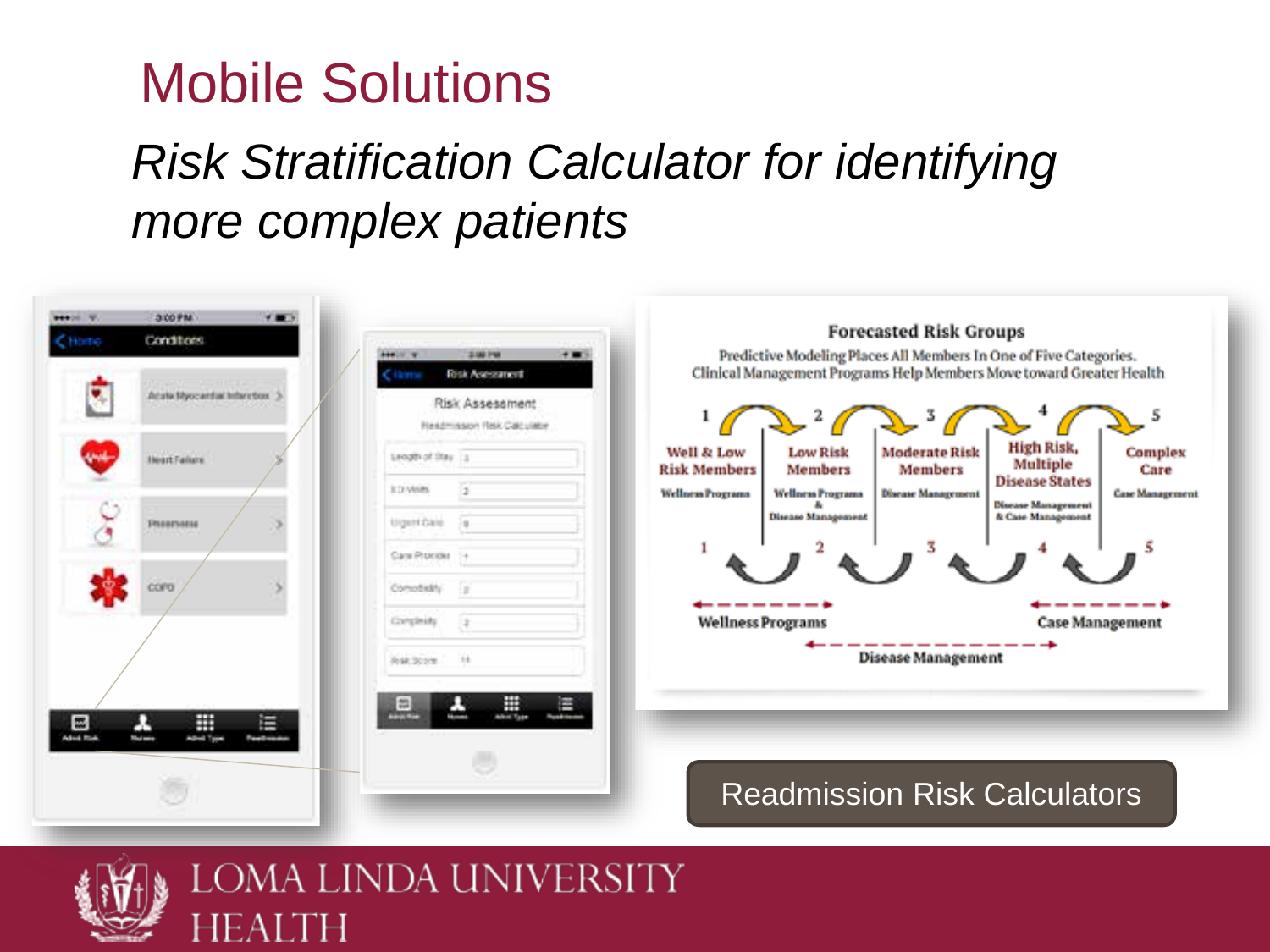## Mobile Solutions

### *Assist patient with knowledge regarding managing their health, needs and goal setting*





#### LOMA LINDA UNIVERSITY EAI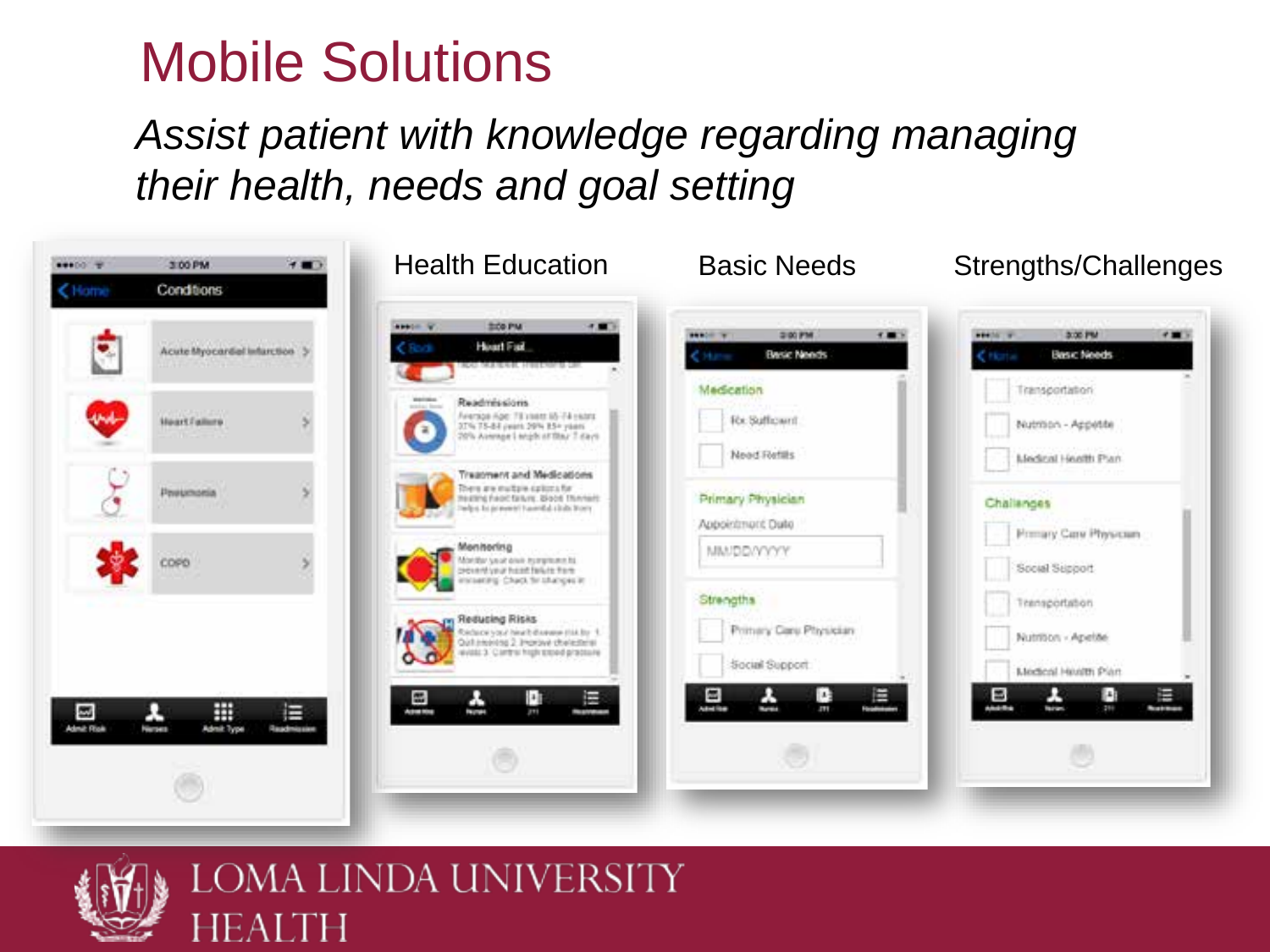# Mobile Solutions *Health Management Tools*

| <b>APROX</b> 19 | 3:00 PM                         | 100         | Management                                                                                            | <b>Setting Goals</b>                                   | Journal                                                               |
|-----------------|---------------------------------|-------------|-------------------------------------------------------------------------------------------------------|--------------------------------------------------------|-----------------------------------------------------------------------|
| <b>NOTTACY</b>  | Conditions                      |             |                                                                                                       |                                                        |                                                                       |
|                 | Acute Myocardal Infanction >    |             | <b>MAGIC</b><br><b>3 DE PM</b><br>3.00<br>C lists<br><b>Angol</b><br>Angel                            | 300 PM<br>Website<br>$+ 200$<br>Sc#Core Plan<br>C Home | <b>CONTRACTOR</b><br>3:08 PM<br><b>WHERE</b><br>マロン<br>Self-Care Plan |
|                 | Heart Failure                   |             | Transferral Core Management-<br>Dieder                                                                | Goals<br>Solod                                         | Goals<br>Select                                                       |
|                 |                                 |             | Certifications<br><b>STATISTICS</b><br>Certification and Licensen                                     | Maintain healthy weight V<br>Maintain healthy weight   | Maintain healthy weight V                                             |
|                 | Personania<br><b>STATISTICS</b> |             | Case Load                                                                                             | Monitor blood pressure                                 | Journal<br>Notas:                                                     |
|                 | COPO                            |             | Patent Folletrich                                                                                     | Stop smoking<br>Manage stress                          |                                                                       |
|                 |                                 |             | » Schedule<br>30 W.W.<br><b>SHOULD SAT</b><br><b><i><b>B</b> B B B</i> B</b><br>長時 連結 油<br>34, 35, 34 | Send Form                                              | Send Form                                                             |
| Δ               | 用<br>×                          | E           | 昷<br>ā,<br>Ű.<br>ш                                                                                    | E<br>H<br>스<br>닖<br><b>Maritim</b>                     | 므<br>스<br>$\equiv$<br>a.<br>ł                                         |
| Admit Right     | Admit Type<br>Neves             | Readmission |                                                                                                       |                                                        |                                                                       |
|                 |                                 |             |                                                                                                       |                                                        |                                                                       |



#### LOMA LINDA UNIVERSITY HEAI